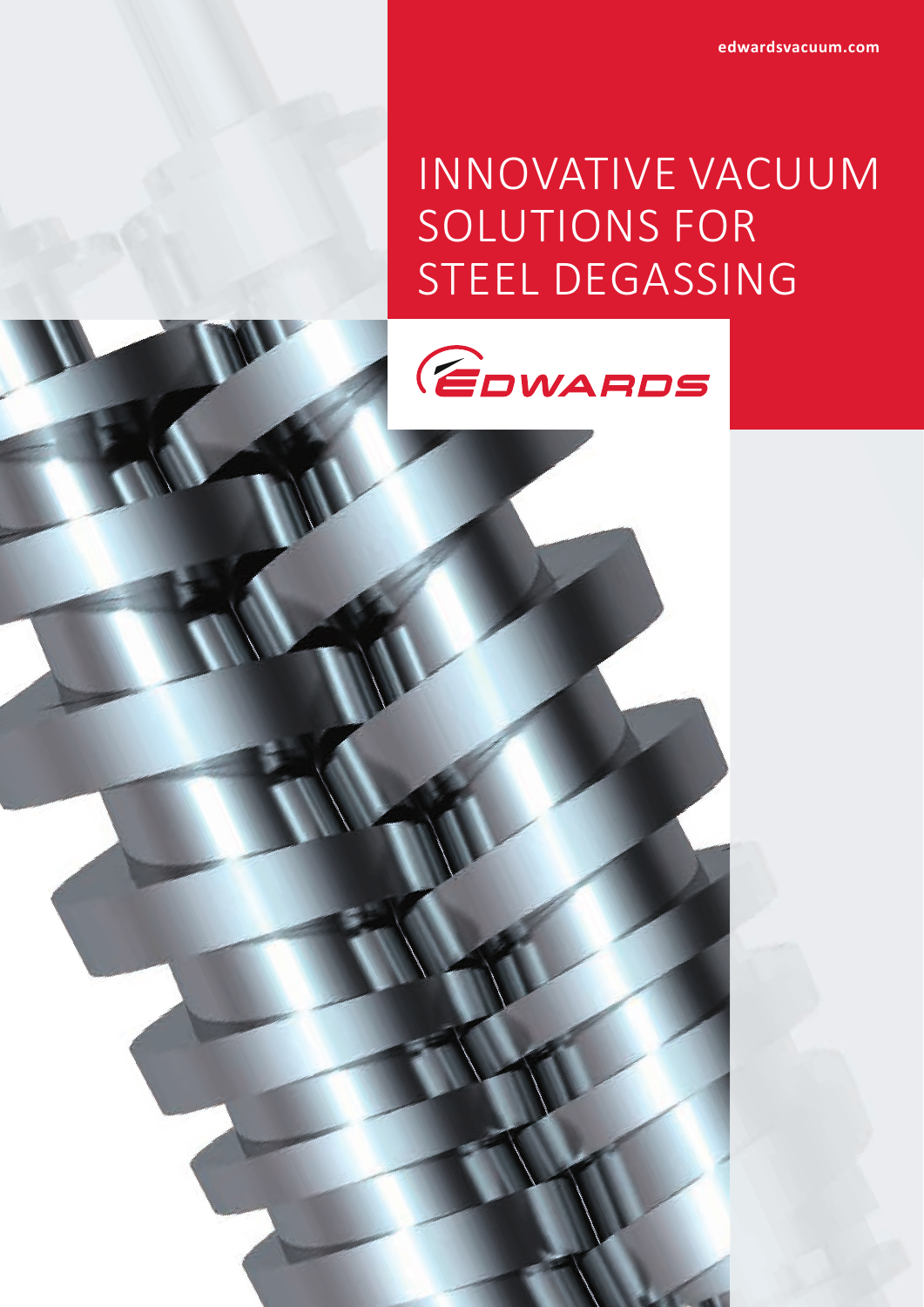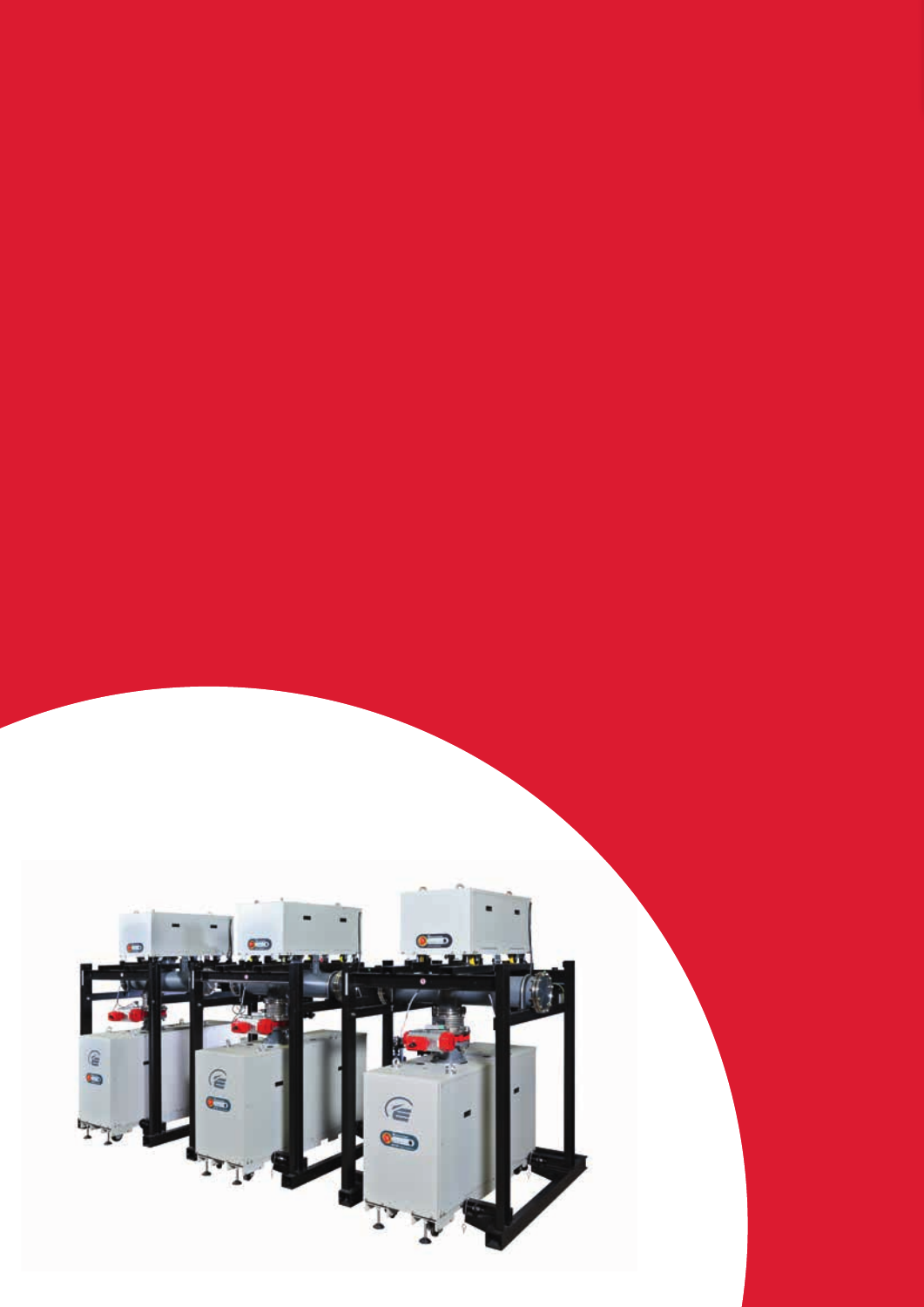## Mechanical vacuum systems for steel degassing

Edwards leads the way in vacuum for secondary metallurgy by a considerable margin. Our leading market position is built on our understanding of customers processes and our expertise in providing vacuum solutions for VD, VOD and RH processes.

Edwards has the largest installed base of dry pumps in the global steel industry, including the world's largest mechanical vacuum pumping system, in China. Used for degassing 230-tonne batches of liquid steel, the system has a pumping capacity of 1,000,000  $\text{m}^3\text{/hr}$  at 0.67 mbar and has now refined more than 6 million tons of steel during 4 years of operation.

Edwards pumps can be easily integrated into existing systems, with as much or as little technical support as you need.

Edwards can take care of the commissioning and start-up phase onsite. We can assist with integration of controls into the customer's device management system, fine-tuned to the particular process. And we offer a comprehensive range of options for aftersales service, maintenance and repair.

We don't just supply vacuum pumps. We provide solutions, and the system that's right for you.

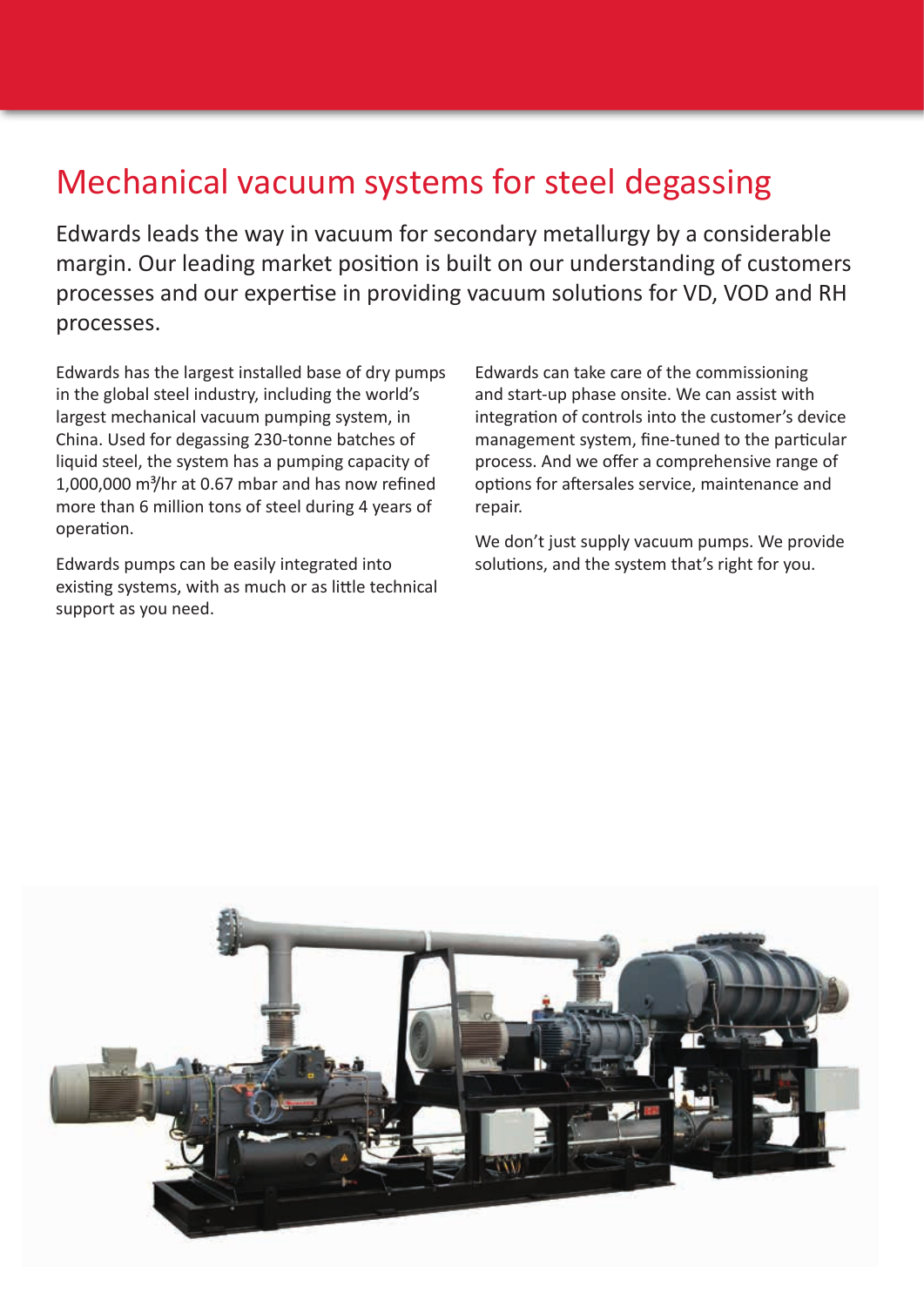## Edwards leads the way

Which vacuum technology do you choose when you're building a new steel degasser or upgrading an existing system?

#### **Dry mechanical pumps or steam ejectors? It's a key decision.**

For VD, VOD and RH processes, the smart money is on dry technology. Increasingly, mechanical dry pumps are replacing traditional steam ejectors as the vacuum technology of choice for new installations, and the trend is accelerating. It is not hard to see why.

Lower running costs and improved productivity are just two of the reasons. Dry pumps have been proven to reduce energy costs by as much as 97% compared to steam ejectors.

High reliability and dependable performance are also key factors, given the exceptional demands that secondary metallurgy processes can make on vacuum equipment.

Higher pumping speeds, lower ultimate vacuum, minimal maintenance and lower environmental impact all lend further weight to the case for mechanical dry pumps.

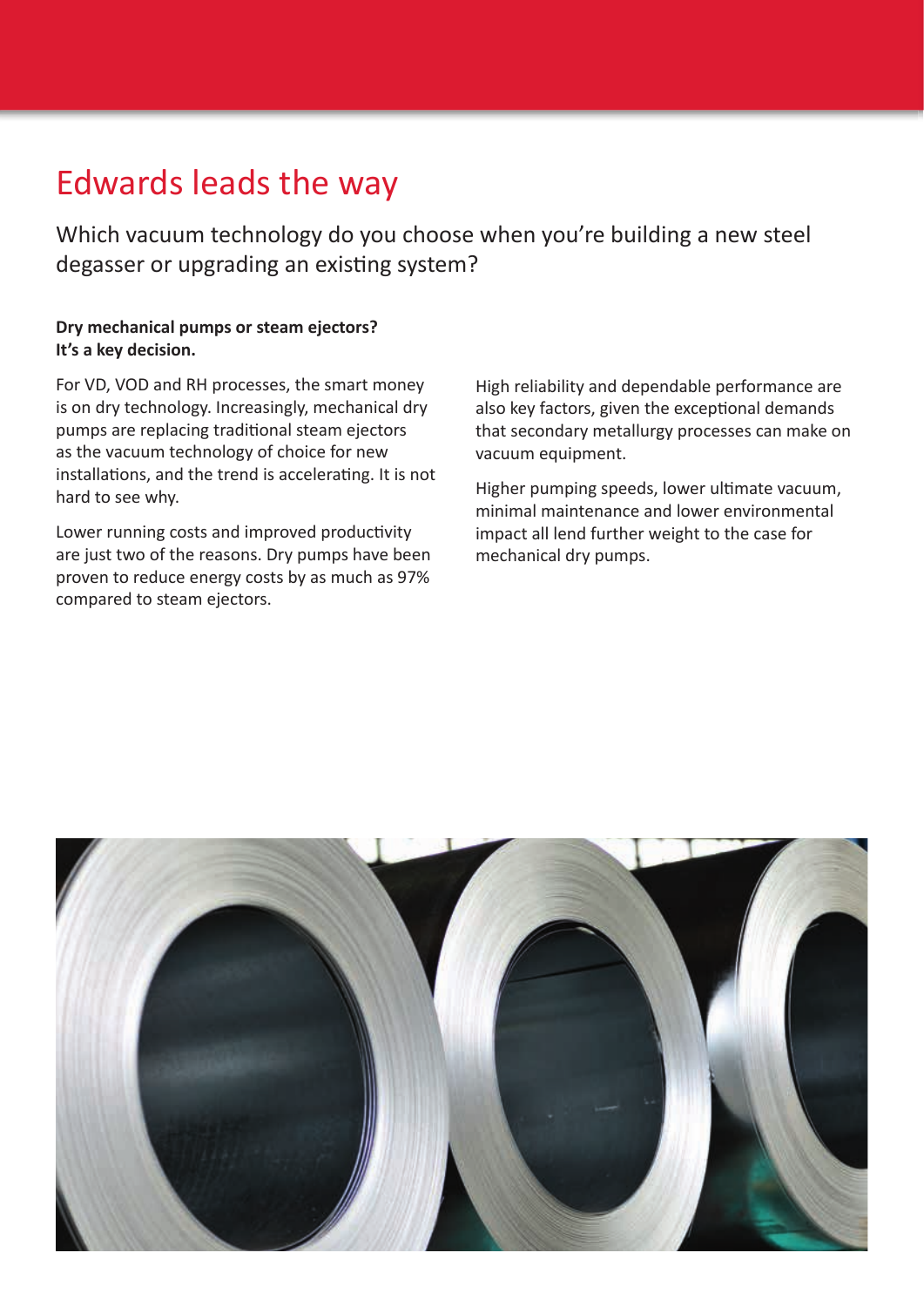### VD and VOD processes

Processes in the growing secondary metallurgy sector depend on several vacuum-based treatments: Vacuum Degassing (VD) for alloy steels; Vacuum Oxygen Decarburising (VOD) for stainless steels; and combinations of both treatments, for example Vacuum Degassing Oxygen Blowing (VDOB) and Vacuum Carbon Decarburising (VCD), for low and ultra-low carbon steels.

These processes operate at varying vacuum levels, with different process gas loads, and in differing types of vacuum vessels, including tank, lid, ladle to ladle, stream and designs.

Edwards vacuum systems have been successfully applied to all of these secondary metallurgy processes at production facilities around the world. Modular system design enables degassing and decarburising melt sizes up to 200 tonnes in electric steelmaking facilities (mini-mills).

There are different types of systems available: the latest development for ladle sizes up to 60 tons are the 'MAXX' systems, that allow optimised adjustment to the very particular suction speed requirements in applications for foundries. For all ladle sizes the 'Sport' steel degassing modules have proven reliability with many years in the field.

#### RH processes

In large integrated steelmaking facilities, typically equipped with basic oxygen converters, secondary metallurgical processing is carried out mainly in Ruhrstahl Heraeus (RH) systems.

These facilities process steels in ladle sizes of over 400 tonnes and require much larger pumping capacities – up to  $1,000,000$  m<sup>3</sup>/hr or more. Until a few years ago, RH plants were considered too large for dry mechanical pumping systems. But technological advances and successful installations mean that the huge potential for dry pump technology in this process is now being recognised.

Edwards has developed a 'super' degasser module to address the high volume flow rates needed to successfully degas and decarburise steel products, using multiple high volumetric flow boosters in parallel to handle the gas loads produced, while optimising the total number of system elements required.

Whether you are planning a new installation at a greenfield site or upgrading/replacing an existing installation, Edwards is your vacuum partner of choice.

For all processes FLEXX-solutions are possible to meet special requirements, in particular in view on older installations.



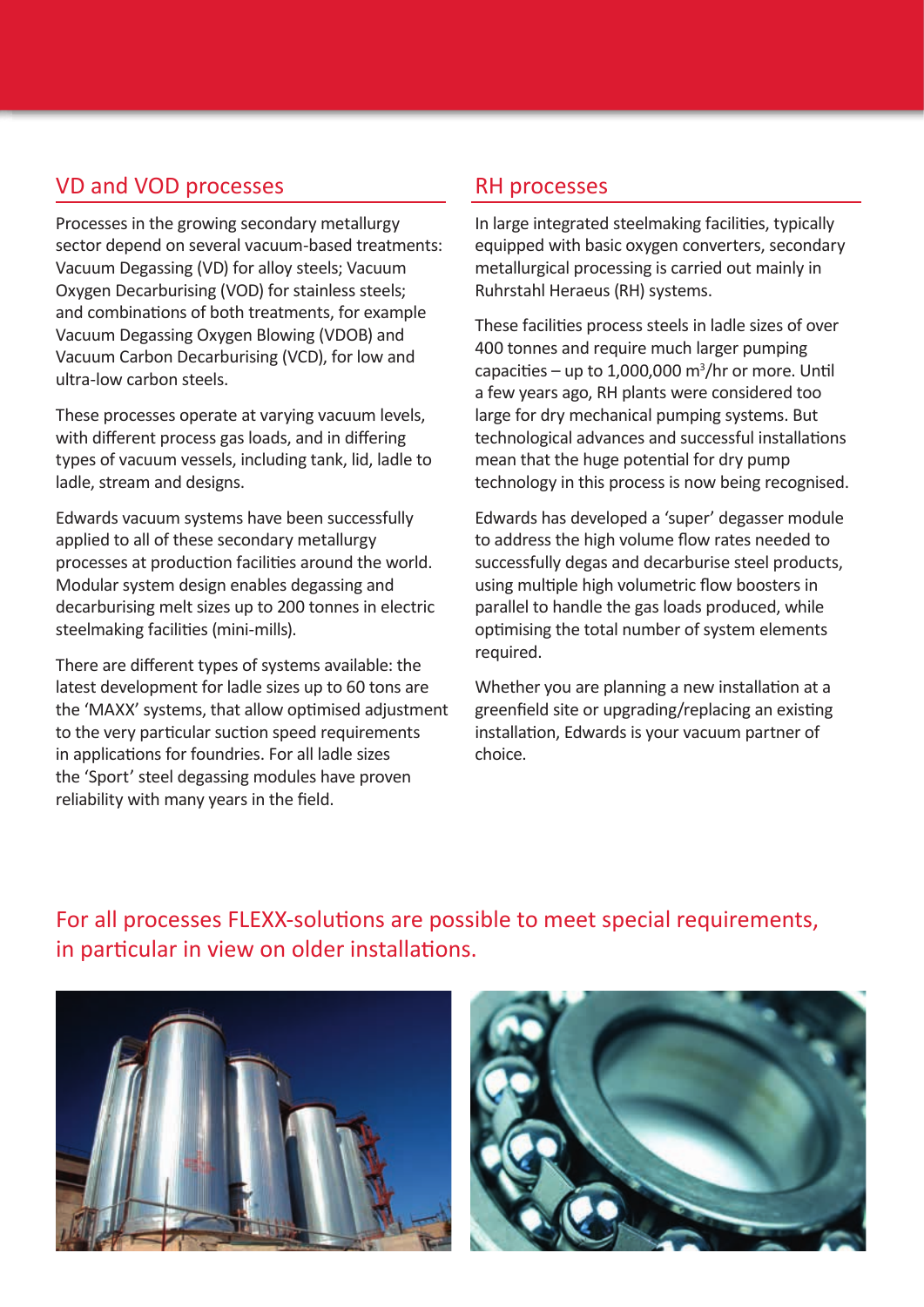## Dimensions



Note: this is an example of a typical steel degassing module system for VD applications. Edwards systems can be adapted for individual customer requirements

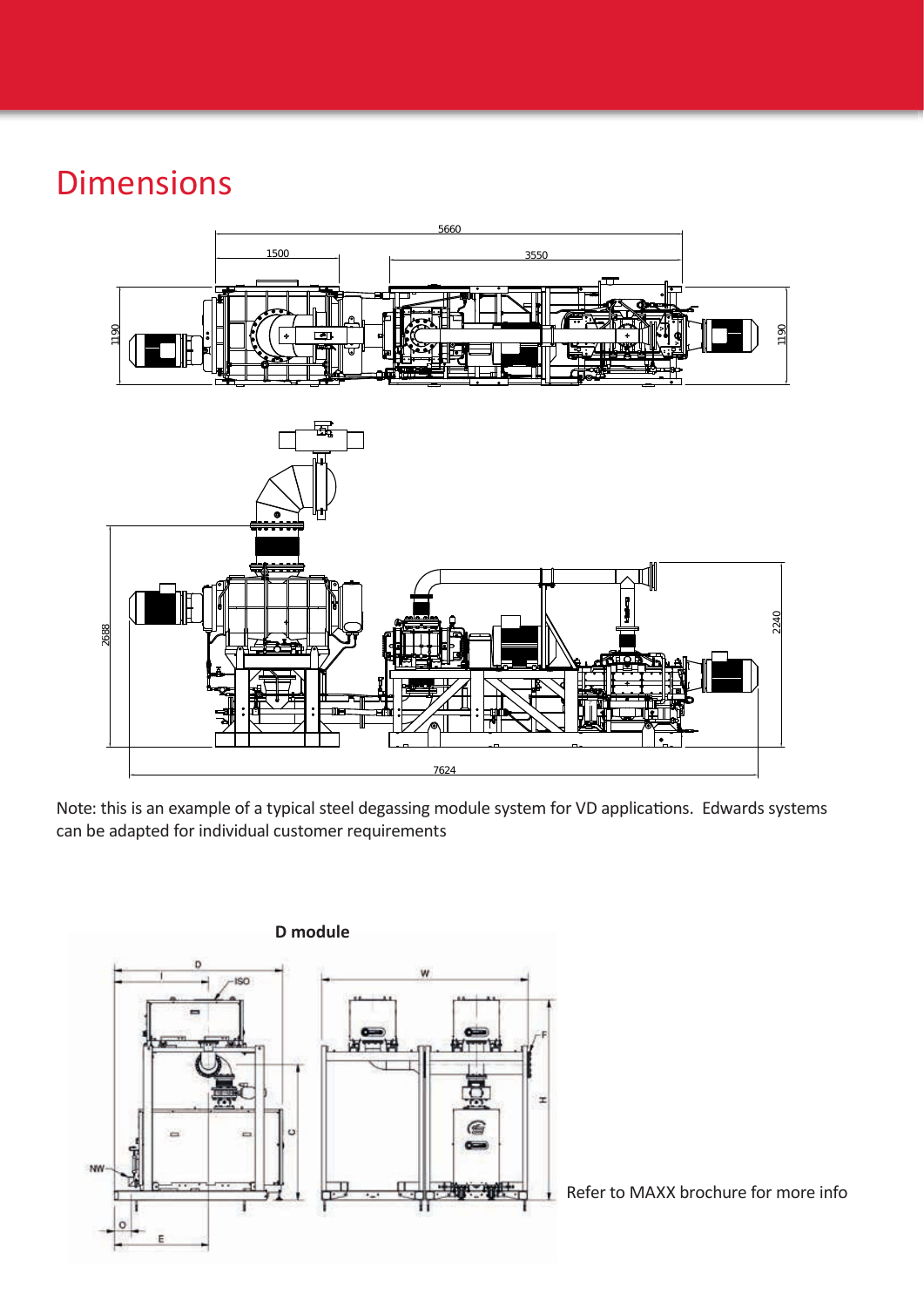## Operating costs

| <b>Operating costs</b> | Steam ejectors | Dry running pumps including filter |
|------------------------|----------------|------------------------------------|
|                        | €/tonne        | €/tonne                            |
| Energy and fluids      | 1,6041667      | 0,0282000                          |
| Maintenance            | 0,5694556      | 0,0042014                          |
| Spares                 | 0,0100000      | 0,0300000                          |
| <b>TOTAL COST</b>      | 2,1836222      | 0,0624014                          |
| Saving                 | 0%             | 97%                                |

On a typical VD plant processing 300,000 tonnes of steel per year, the operating costs of a modular dry pump system can be less than 10% of the equivalent steam ejector system.

## Service and support



#### Our expertise, your advantage

Our expertise is in vacuum technology, we have been in the business since 1919 and our knowledge runs deep. We design, develop and manufacture vacuum equipment to the very highest standards.

But it's not just the technology. With a global installed base of 750,000 pumps, we understand how vacuum pumps and systems perform in real life. We know how to get the best from our products, whatever the application. We know how to look after them. That's why a large section of our expert workforce is dedicated to service and support.

Our service solutions come under three main headlines; on-site service, repairs and exchange, and quality spares. All built on our world-class technical know-how and backed by our sophisticated logistics and supply chain infrastructure.